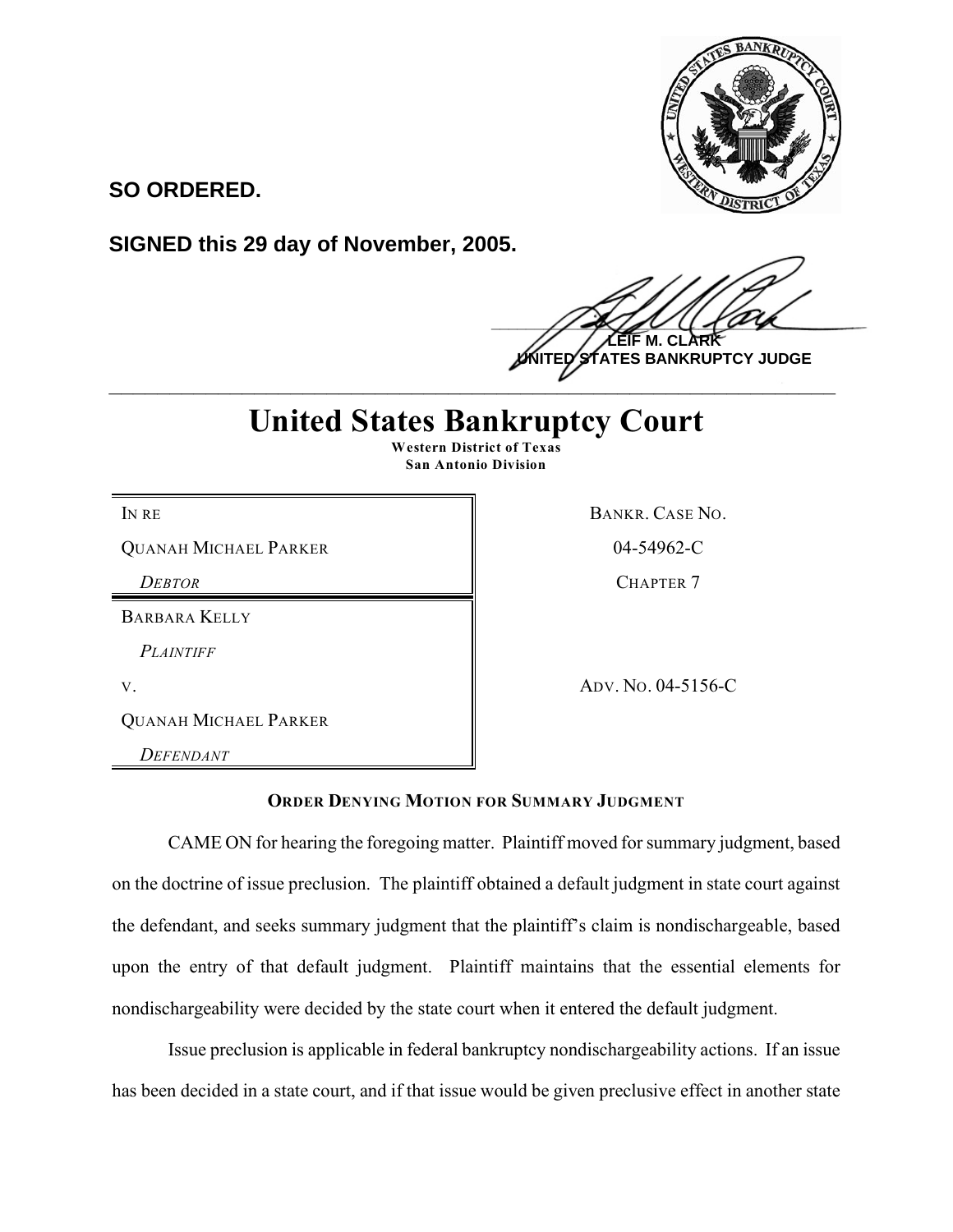court action, then, under the full faith and credit statute, the federal courts may, by applying the same rules of issue preclusion as would a state court, determine that an issue in the federal action has been preclusively determined in the state court action. 28 U.S.C. § 1738.

Two essential questions are presented here. First, would the courts of the state of Texas give preclusive effect to a default judgment? If so, then did the state court judgment in this case decide any or all of the issues essential to determine whether the plaintiff's claim is nondischargeable?

In Texas, a default judgment may be given preclusive effect with respect to an issue presented in that action, provided the state court is presented with evidence, and makes a determination. It is not enough, however, that the judgment simply recite that judgment is entered based on the evidence presented. That sort of judgment does not sufficiently establish that the specific issue sought to be precluded in the federal action was in fact decided by the state court. Both the Texas Supreme Court and the Fifth Circuit have emphasized the importance of sufficient particularity in the state court judgment as a predicate for the application of issue preclusion in a subsequent action. *See In re Pancake*,  $106$  F.3d  $1242$  ( $5<sup>th</sup>$  Cir. 1997).<sup>1</sup>

The summary judgment record before the court in this case falls short of the foregoing

 $<sup>1</sup>$  "Texas law requires that: A party seeking to invoke the doctrine of collateral estoppel</sup> must establish (1) the facts sought to be litigated in the second action were fully and fairly litigated in the prior action; (2) those facts were essential to the judgment in the first action; and (3) the parties were cast as adversaries in the first action." *Pancake* at 1244 (citing *In re Garner,* 56 F.3d 677, 680 (5<sup>th</sup> Cir. 1995) (*abrogated on other grounds*) which, in turn, cites *Bonniwell v. Beech Aircraft Corp.,* 663 S.W.2d 816 (Tex. 1984)).

In *Pancake* the Fifth Circuit held that a state court judgment did not have preclusive effect because the judgment contained boilerplate language and did not fully recite the factual findings it made: "The only indication that the state court held a hearing comes from the final judgment, in which the court states that it heard "the evidence and arguments of counsel." That statement alone does not establish that Pancake received a full and fair adjudication on the issue of fraud. We therefore conclude and hold that the state court judgment does not have preclusive effect." *Id.*